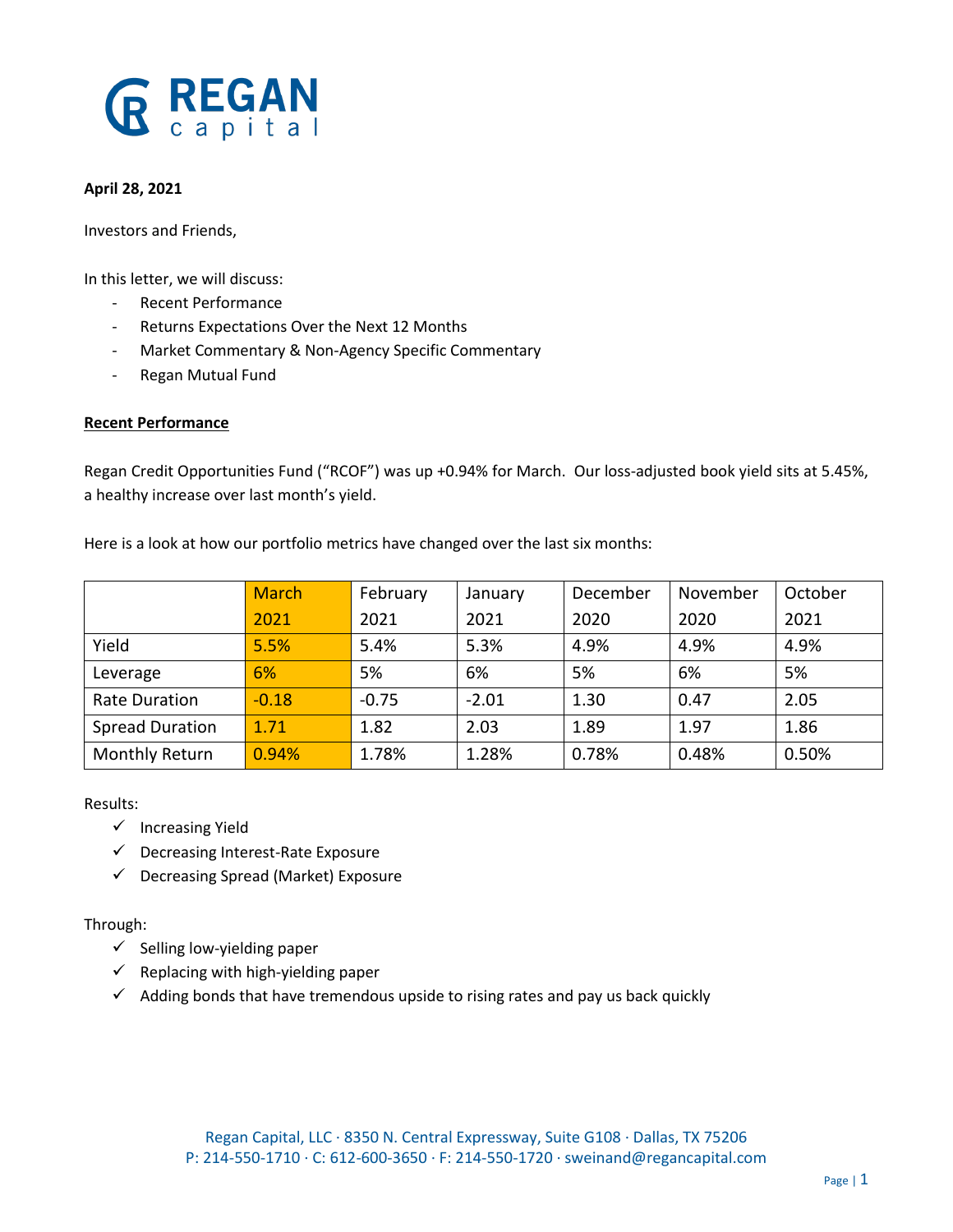#### **RCOF Return Expectations for the Next 6-12 Months**

With the broader market trading at 2%-3% yield we project an additional 6.9% of upside in price appreciation from current levels. We estimate an additional 5% in upside to come from trading profit and rising rates. We project returns over the next 12 months to come in at +17.4%.



*Source: Regan Capital; estimates as of March 31, 2021.*

#### **Market Commentary**

### **Non-Agency Commentary**

Forbearance exits continue at a steady clip as active plans dropped by 280k. As of March month-end, 14% of borrowers in forbearance have fully paid off their mortgage (2% increase MoM) as positive home equity has given potentially delinquent borrowers an exit plan. JPM has revised HPI expectations higher from 5.2% to 7% for 2021 as housing inventory remains at historic lows nationwide. With forbearance now extended through September the potential for an involuntary supply surge has been partially mitigated. Conversely, supply limitations are starting to have a cooling effect on turnover as potential homebuyers may be stepping away from the market in the face of higher rates + prices. The MBA purchase index dropped in February and March after cresting in January.

According to the National Association of Home Builders, the price of lumber is up 180% and the price of residential construction is \$24,000 higher compared to April 2020. While the rising costs of building materials has at times been cited as indicative of arrived inflation, it can largely be attributed to supply chain issues as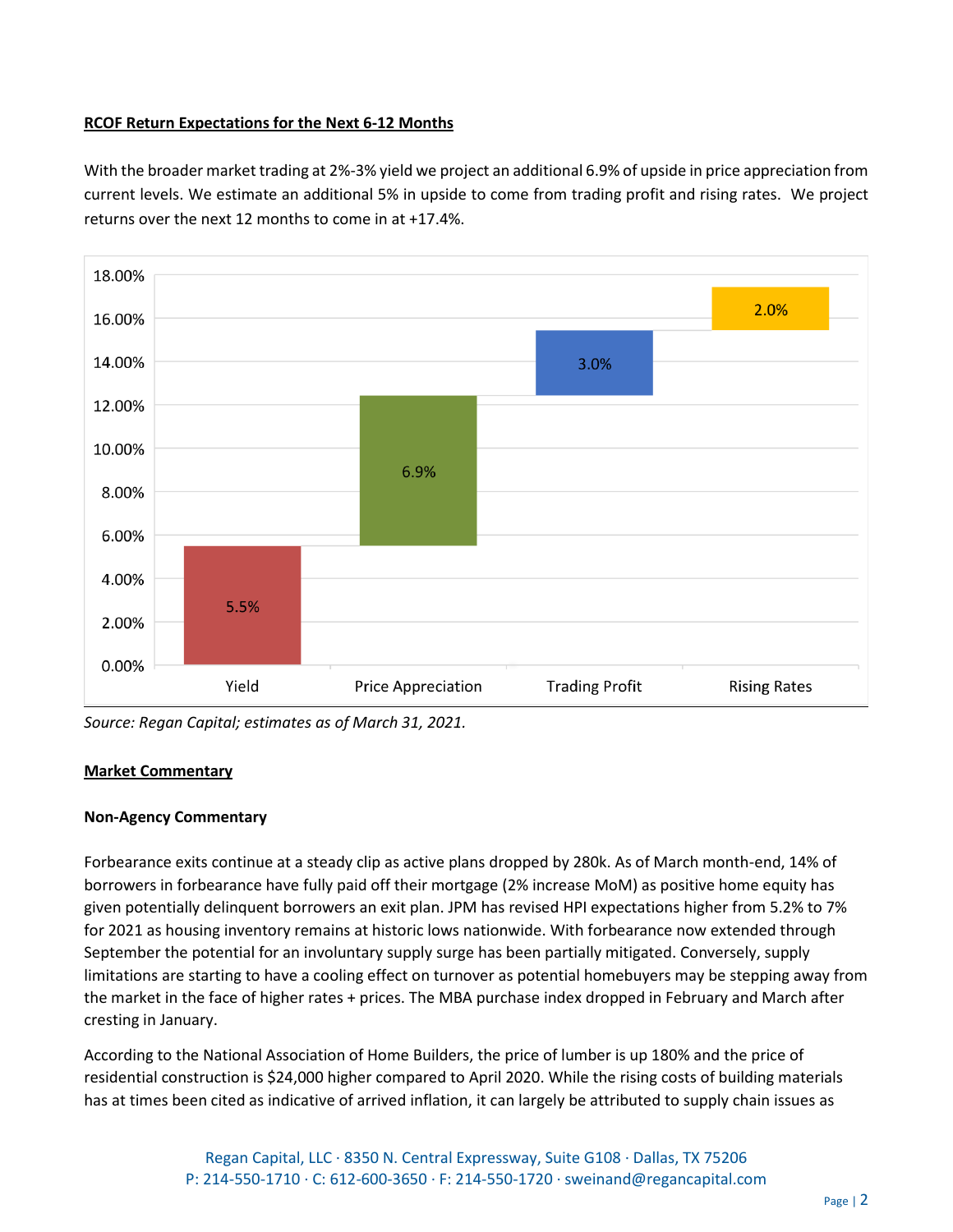demand has surged back online post covid. Many of the raw materials for new homes, particularly windows and industrial appliances are produced overseas in factories that have yet to regain pre-covid levels of capacity.

#### **Regan Mutual Fund**

Regan's mutual fund launched on October 1, 2020. Please [visit our website](https://www.regancapital.com/mutual-funds/how-to-invest/) o[r contact us for more info.](mailto:ir@regancapital.com?subject=Regan%20Mutual%20Fund%20-%20Interested%20Investor) We'll be hosting a Zoom call in May, focused on our mutual fund.

#### **Appendix**

We have appended some charts and commentary to this letter. On the non-agency side, we will cover spreads and new issuance. On the agency side, we will cover rates, issuance, affordability, and spreads.

As always, please reach out if we can answer any questions or be of service.

Kind regards,

Skyler Weinand, CFA Founder & CIO Regan Capital, LLC

#### *Disclosures:*

*References to indices are provided for reference only. Regan Capital's historical performance returns presented herein may contain unaudited estimates and are subject to revision. Past performance is not an indication of future results. Any projected results or rates of return are hypothetical and based on certain assumptions. A number of factors, including changes in market conditions (including liquidity), the adoption of similar strategies by other market participants (including some with greater resources than the Funds) and the overall availability of investment opportunities (within a particular asset class or across asset classes) will cause actual results to vary from projected results. Actual results may underperform and/or substantially vary from projected results. Any forward-looking statements contained in this document are necessarily based upon speculation, expectations, estimates and assumptions that are inherently unreliable and subject to a number of uncertainties and contingencies. Forward-looking statements are not a promise or guaranty about future events. The Adviser and its affiliates have no obligation to disseminate any updates or revisions to forward looking statements in the event of any change in events, conditions or circumstances.*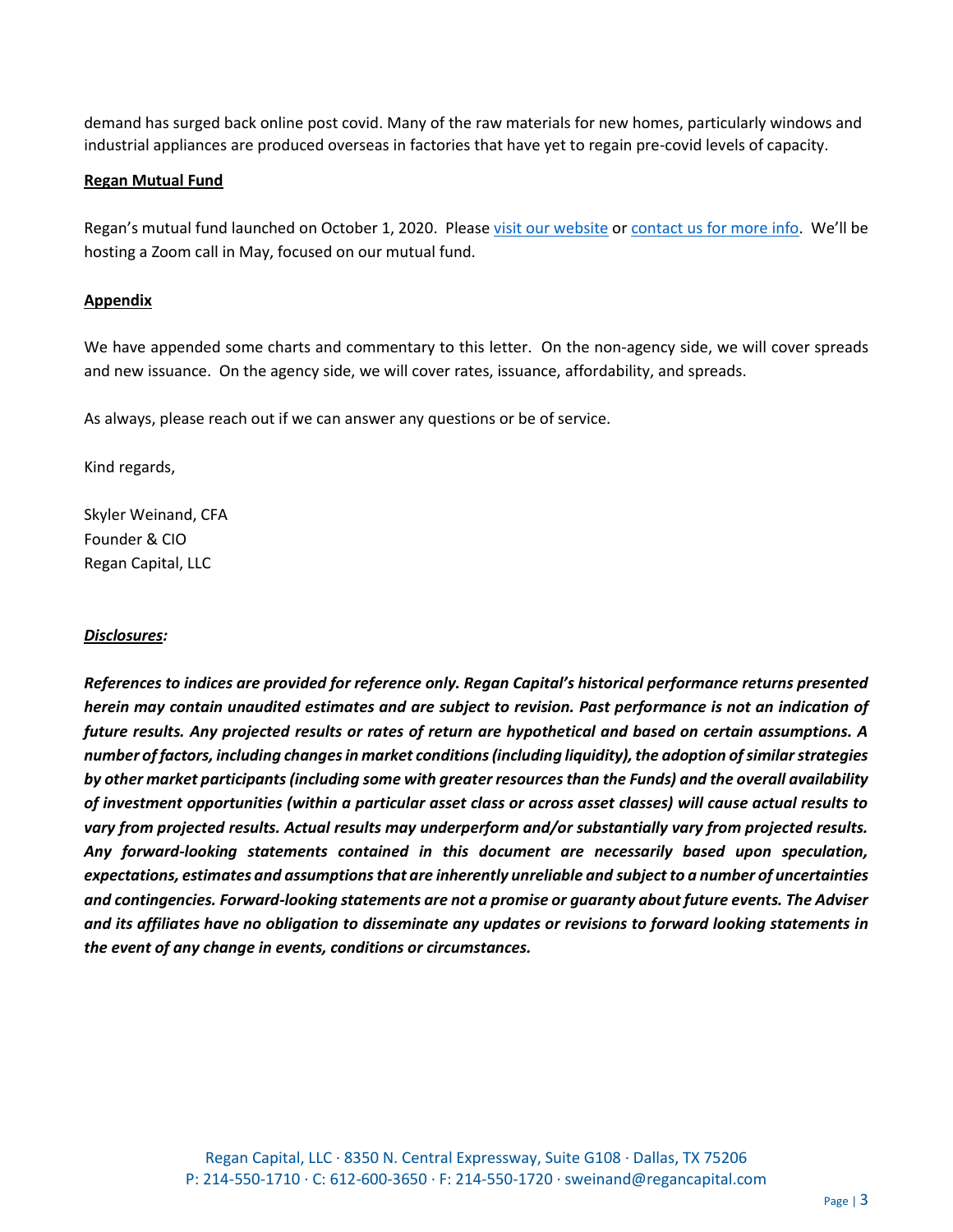# **Appendix**

## **Non-Agency RMBS Performance Trends**

| <b>Non-Agency Credit Spreads</b> |                    |           |          |           |           |  |  |
|----------------------------------|--------------------|-----------|----------|-----------|-----------|--|--|
| <b>Benchmark</b>                 | <b>Sector</b>      | 3/27/2021 | 4/3/2021 | 4/10/2021 | 4/17/2021 |  |  |
| DM (1month LIBOR)                | <b>CRT BBB</b>     | 81        | 80       | 77        | 75        |  |  |
| DM (1month LIBOR)                | CRT BB/B           | 284       | 290      | 293       | 286       |  |  |
| <b>OAS</b>                       | Prime JUMBO        | 121       | 121      | 131       | 131       |  |  |
| <b>Swaps</b>                     | <b>NQM AAA</b>     | 90        | 85       | 75        | 70        |  |  |
| Swaps                            | <b>RPL AAA</b>     | 65        | 65       | 65        | 65        |  |  |
| <b>Swaps</b>                     | <b>RPL BBB</b>     | 155       | 155      | 150       | 150       |  |  |
| DM (1month LIBOR)                | <b>SFR AAA</b>     | 79        | 77       | 77        | 78        |  |  |
| DM (1month LIBOR)                | <b>LEGACY RMBS</b> | 274       | 270      | 262       | 261       |  |  |

Source: JP Morgan, Nomura

| New Issue Activity (\$billions, as of April 16, 2021) |       |       |       |                            |          |  |  |  |
|-------------------------------------------------------|-------|-------|-------|----------------------------|----------|--|--|--|
| <b>Sector</b>                                         | 2018  | 2019  | 2020  | <b>2021 2021 Projected</b> |          |  |  |  |
| <b>CRT</b>                                            | 17.8  | 19.93 | 18.00 | 7.00                       | 30 to 37 |  |  |  |
| Prime 2.0                                             | 17.36 | 17.49 | 17.00 | 9.00                       | 30.00    |  |  |  |
| NPL/RPL/Seasoned                                      | 47.64 | 38.84 | 31.00 | 14.00                      | 45.00    |  |  |  |
| <b>SFR</b>                                            | 6.86  | 3.89  | 9.00  | 2.00                       | 5.00     |  |  |  |
| Non-QM                                                | 11.35 | 25.24 | 18.00 | 5.00                       | 32.00    |  |  |  |

Source: JP Morgan, Nomura